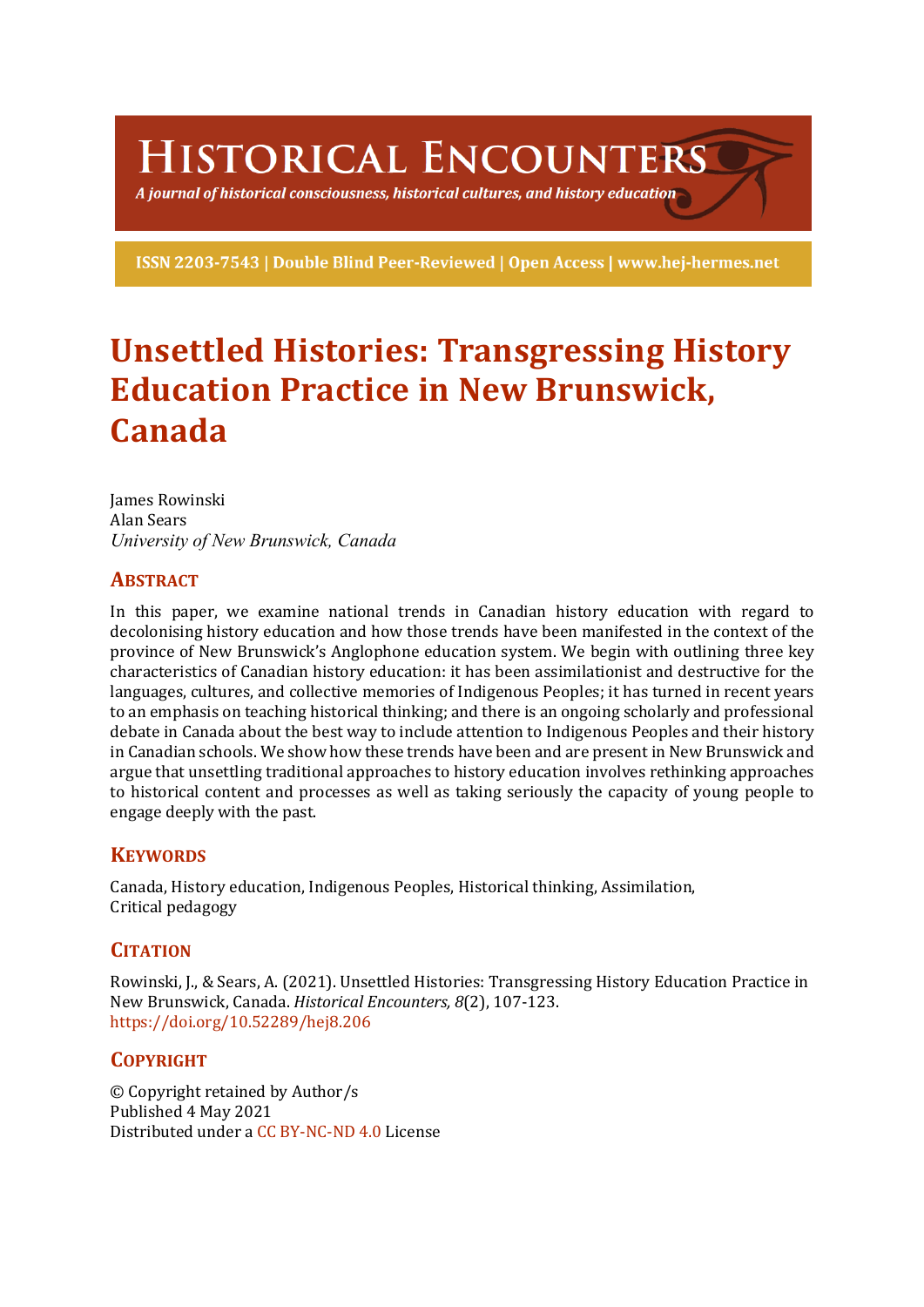## **Introduction**

During the 2009 Massy Lectures, Wade Davis addressed a large crowd at the University of Toronto on the subject of Indigenous and ancient wisdoms in the modern world. The well known professor and anthropologist from the University of British Columbia was articulating an evaluative response to questions he had often received throughout his career: What does it matter if traditional cultures and belief systems disappear around the world? What impact does the loss of another culture somewhere else in the world, through assimilation and extinction, have on life, say, growing up in Canada?

A decade later, the need to articulate a response to these questions should appear unneccessary, especially given Canada's truth, reconciliation, and healing process and the subsequent steps being taken across the country to both support and implement the 94 Calls to Action put forth by the Truth and Reconciliation Commission on Indian Residential Schools (TRC) (2015). Governments, post-secondary colleges and universities, as well as public education institutions, have slowly begun responding to the TRC's recommendations. However, as Davis expressed with concern that evening, and of particular relevance for history education, "if someone needs to ask the question, can he or she possibly be expected to understand the answer?" (Davis, 2009, p. 165).

While public debates in Canada regarding Indigenous knowledge systems, wisdom, and ways of being may well be predicated on the idea that cultures ebb and flow in and out of existence, a perceived consequence of the arc of developing civilizations over time, attitudes of ambivalence are often perpetuated by those who have not had to endure cultural assimilation, racism, or systemic abuse. The persistent myth of Canada, for example, as "a young, modern society, free from the old hierarchies, cultural prejudices and embedded traditions of the Old World... a classless, meritocratic and democratic society, open to newcomers and to new ideas" (Kymlicka, 2003, p. 162), operates as a privileged sentiment often presented with nationalistic sincerity. A recent Prime Minister, for example, stated, apparently without irony, that "Canada has no history of colonialism" (Vancouver Sun, 2009, n.p.).

It is this privileged ambivalence and mythic nationalistic sincerity that should offer collective concern. Given the current climate of public history debates in Canada and around the world, it is important to assess how prepared public education and teachers of social studies and history are to deal with discussions about decolonization and contested histories with young people. Additionally, it is important to address the efficacy of recent trends in history education as part of a collective response to individuals asking why does this matter?

In seeking to address that question, we agree with Clark and Sears (2020, p. 262) who "contend that the injustices of the past both in terms of the experiences of Indigenous Peoples in Canada and many other parts of the world, and in how their history has been portrayed or ignored, in academic and public history, mandate separate and substantial attention to Indigenous perspectives in history education." This article is meant to contribute to that aspect of conversations about the theoretical underpinnings of history education by examining a specific temporal context.

New Brunswick, the focus of our paper, is the only officially bilingual province in Canada, with dual Francophone and Anglophone systems of education. As well, there are numerous community operated First Nation<sup>1</sup> schools that have evolved in the wake of the federally-run Indian Day, Industrial, and Residential School systems. In this paper, we examine national trends in history education and how they have been applied in the context of New Brunswick's Anglophone system. Specifically, we explore the adequacy of attention being given to decolonizing history education. We are non Indigenous, Settler, English speakers who have benefited from living in a colonial context that privileges our background and perspectives. As such, we do not claim to represent the perspectives of the peoples of the Wabanaki Confederacy, Mi'kmaq, Wolastoqiyik and Passamoquoddy, who have occupied the territory about which we write from time immemorial.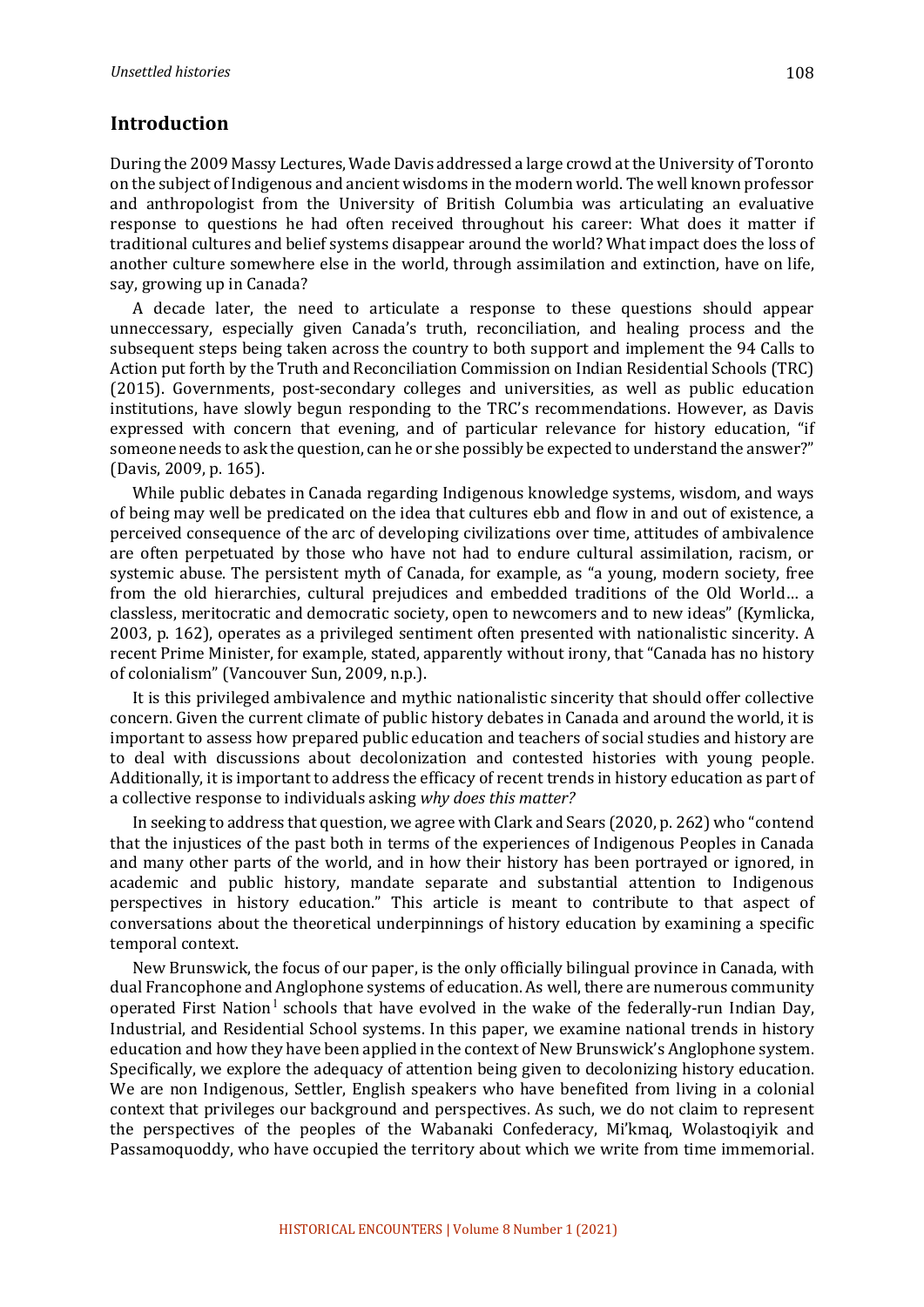We are, however, experienced history educators seeking to write in the spirit of reconciliation called for in the report of the TRC (2015).

In what follows we examine policy, curricula, and practice to explore the question: is decolonizing history education in New Brunswick possible under current educational realities? We begin by outlining national trends in history education in Canada before providing some context to New Brunswick. We then turn to analyzing the application of these trends to New Brunswick with specific attention to how Indigenous perspectives, histories, and contemporary issues are addressed in curricula and practice. Finally, we offer ideas for moving forward and explore how expanding critical history education opportunities alongside Indigenous perspectives may provide the best vehicle to support decolonization in New Brunswick history education. 

## **The Canadian Context**

Canada is a settler colonial country with a history of complex relationships between and among Indigenous peoples, European settler populations, African-Canadians, and more recent immigrant minorities from around the globe. Kymlicka (2007) argues that struggling to work out these relationships has been "central to Canadian history" (p. 39). As part of that struggle the Canadian state has, he contends, developed a unique institutional response to diversity with regard to three classes of minorities: Indigenous Peoples, French Canadians, and immigrant/ethnic minorities. Within this framework the experiences of African-Canadians has been largely muted. According to Afua Cooper (2006) "The erasure of Black people and their history is consistent with the general behaviour of the official chroniclers of the country's past... bulldozed and ploughed over, slavery in particular ... erased from its memory. This in a country where the enslavement of Black people was institutionalized and practised for the better part of three centuries" (p. 7). Any comprehensive examination of colonialism and decolonization in Canadian education would require an examination of the experience of African Canadians, as well as peoples of other backgrounds often brought to, or allowed into, the country to serve the interests of European colonizers. In response to current trends in policy and practice within the Canadian state, and due to the limitations imposed by an article length treatment of the subject, we have focused our article on Indigenous Peoples. Readers should be aware this is only part of the story of colonialism in Canada. 

Recently, for a range of reasons but largely due to the report released by the TRC (2015), there has been significant focus by Canadian governments on the relationship between Indigenous Peoples and the Canadian state. The former Prime Minister, Stephen Harper, established the TRC following his national apology on behalf of Canada where he admitted, "Two primary objectives of the residential school system were to remove and isolate children from the influence of their homes, families, traditions and cultures, and to assimilate them into the dominant culture" (CTV News, 2008, n.p.). While the last of these federally supported schools, and residences, closed in the 1990s, the current government says it has made implementing the Calls to Action of the Commission, and reconciliation between Indigenous and Settler Peoples more generally, a key priority (Government of Canada, 2019).

Justice Murray Sinclair, the Chair of the Commission, commenting on the horrific history of abuse and cultural degradation described in the report said, "Education is what got us into this mess ... but education is the key to reconciliation" (Watters, 2015, n.p.). Flowing from this, a number of the 94 Calls to Action set out by the commission are related to education generally and several of those have to do with history education. Table 1 provides a summary of the latter.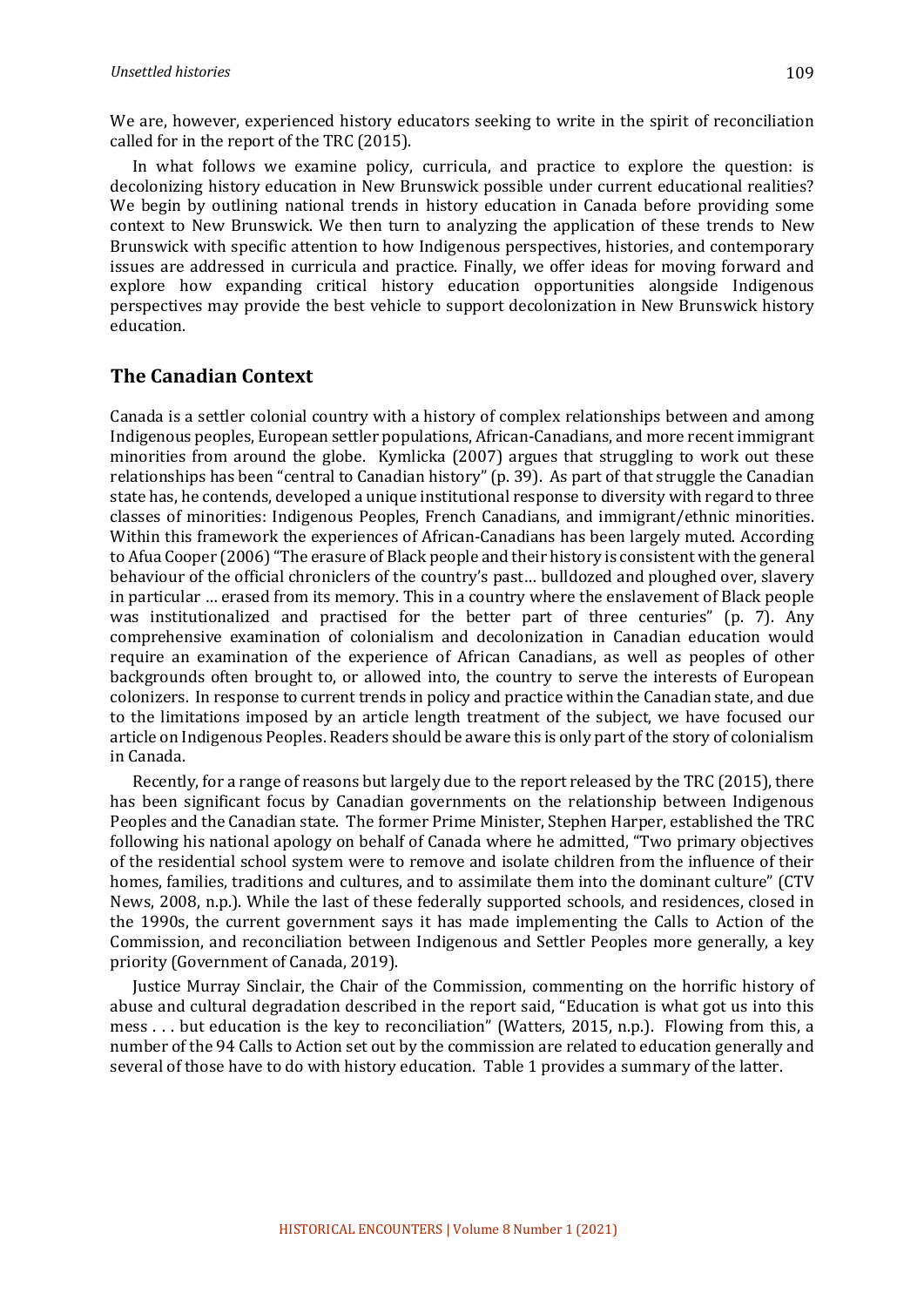62. We call upon the federal, provincial, and territorial governments, in consultation and collaboration with Survivors, Aboriginal peoples, and educators, to:

• Make age-appropriate curriculum on residential schools, Treaties, and Aboriginal peoples' historical and contemporary contributions to Canada a mandatory education requirement for Kindergarten to Grade Twelve students . . .

63. We call upon the Council of Ministers of Education, Canada to maintain an annual commitment to Aboriginal education issues, including:

- Developing and implementing Kindergarten to Grade Twelve curriculum and learning resources on Aboriginal peoples in Canadian history, and the history and legacy of residential schools.
- Sharing information and best practices on teaching curriculum related to residential schools and Aboriginal history.
- Building student capacity for intercultural understanding, empathy, and mutual respect

See the full set of calls to action at: http://www.trc.ca/websites/trcinstitution/File/2015/Findings/Calls\_to\_Action\_English2.pdf

#### Table 1: Selected calls to action from the TRC

In Canada administrative and legal authority for education is constitutionally delegated to the provinces and territories rather than the federal government. Some provinces have taken steps to improve curriculum and teaching in this area, while others lag behind. In Alberta, for example, all social studies curricula have to pay substantial attention to both francophone and Aboriginal perspectives across a range of topics and issues covered (Alberta Education, 2005). New Brunswick, the province where we work and on which this article is focused, is taking steps to initiate new programs in this area but those are much less developed than in Alberta. This kind of variation is typical across the country.

Having said that, there are three national trends that are important for contextualizing our discussion of history education in New Brunswick. There is not space for a detailed exploration of these here, but in brief they include:

Canadian education in general, and history education in particular, has been assimilationist and destructive for Indigenous Peoples. Mi'kmaq scholar, Marie Battiste  $(1998; 2013; 2016a; 2016b)$  has spent her career describing and documenting what she calls *cognitive imperialism* in Canadian schooling. She describes this as "whitewashing the mind as a result of forced assimilation" (2016b, p. 2). Similarly, Clark (2007) traces the history of how Indigenous Peoples have been dealt with in school history textbooks across Canada. She concludes by arguing:

The narrative in Canadian history textbooks is overwhelmingly one of progress—progress in taming the wilderness and the people who lived in it at the time of European arrival; progress in establishing orderly (European) systems of law and government; progress in building efficient networks of transportation, communication and trade. (p. 111)

Consistent with this, since the nineteenth century history education in Canada "has been dominated by an authoritative, colonial, nation-building narrative intended to instil nationalistic identity and patriotism" (Gibson & Case, 2019, p. 255).

• The past twenty years has seen a revolution in approaches to history education in schools. In Canada and around the world educators are embracing a new approach to teaching and learning which includes knowing historical information but moves beyond that to focus on developing historical thinking. There are a number of specific frameworks for historical thinking, but common to them all is an emphasis on developing student competencies with the key disciplinary processes of historical work - students are expected not only to know what historians know, but also how historians know (Lévesque, 2008; Seixas, 2004). The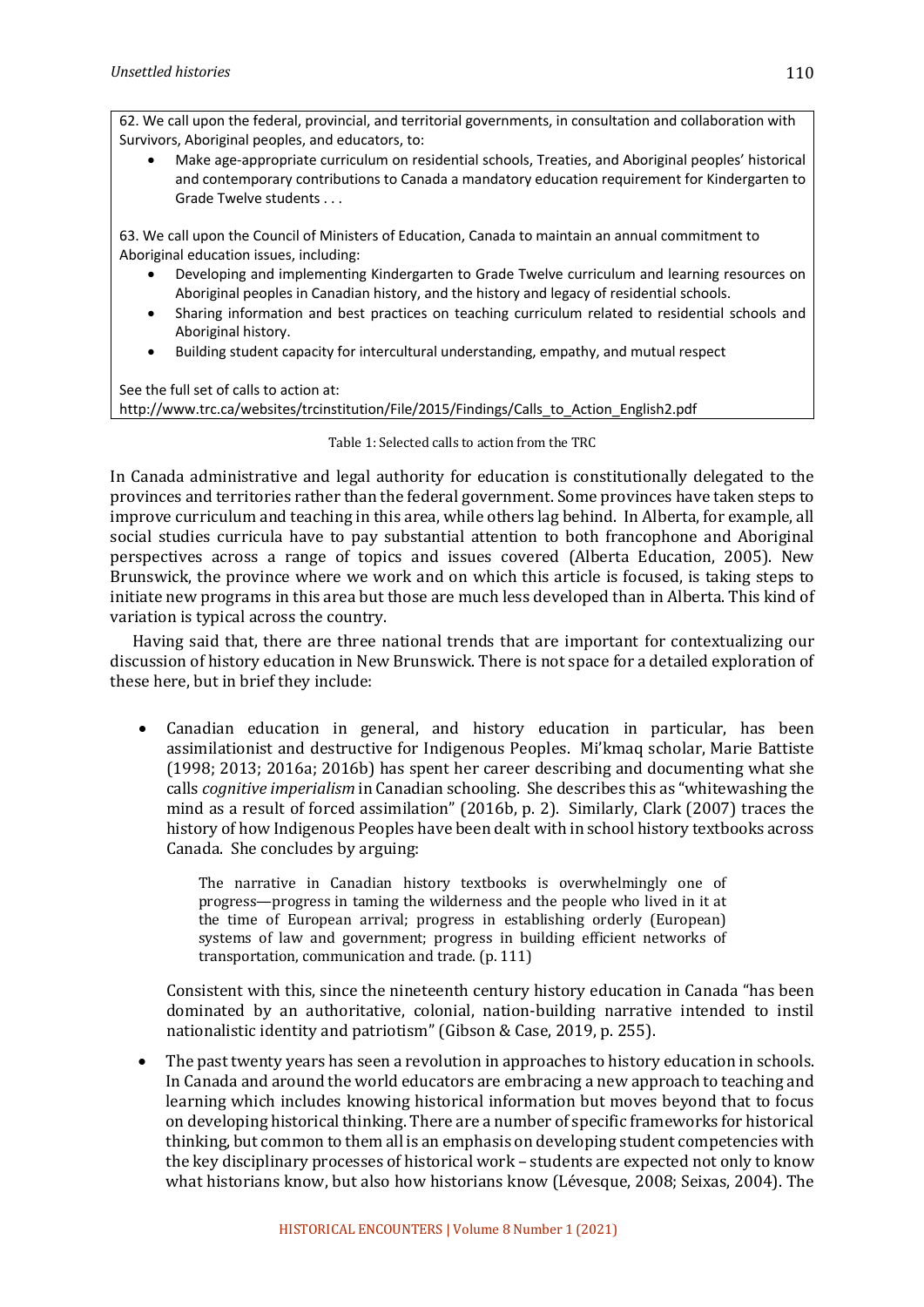approach to historical thinking delineated by Seixas and Morton (2013) is the dominant one in provincially mandated curricula across Canada.

There has been vigorous scholarly debate in Canada about the best way to include attention to Indigenous Peoples and their history in Canadian schools. Central to these debates is the question about whether traditional, disciplinary approaches to teaching history, such as those embodied in historical thinking approaches, are in and of themselves colonialist in that they are grounded in a Eurocentric epistemology. Indigenous scholars and others have made the argument that it takes much more than a change of topics to Indigenize the curriculum, change must also include a reframing of the nature of knowledge itself. Battiste (2016b) puts it this way:

Since the 1970s provincial education authorities have taken great strides to include multiculturalism, heritage and treaty rights, and human rights in research, policy reform and inclusive educational practices. But education has not yet transformed the social constructions of Eurocentrism. (p. 3)

Some argue that historical thinking is grounded in these Eurocentric knowledge constructions and "imposes a settler grammar over the study of the past" (Cutrara, 2018, p. 253). Others make the case that "the significant and important changes that history educators must undertake to address the TRC's Calls to Action can be implemented without radical epistemological restructuring of the discipline of history, as some would suggest" (Gibson & Case, 2019, p. 253). The debates are vigorous and by no means close to being settled.

All three of these national trends  $-$  a tradition of assimilationist and patriotic approaches to history education; a recent move toward historical thinking as an organizing framework for history teaching and learning; and a growing commitment to address Indigenous history in the context of contentious debates about how best to do that – provide context for our discussion of history education in New Brunswick.

# **The New Brunswick Context**

Consistent with the settler colonial fabric that provides the contours of Canadian society, New Brunswick is not isolated from the enduring realities of European imperialism and colonization. The contemporary arrangement of reserve communities in present day New Brunswick and displacement of First Nation families is rooted in deliberate efforts to undermine Indigenous sovereignty, culture, language, treaties, and ancestral lands.

The original inhabitants of the territory, the Mi'kmaq, Wolastoqiyik, and Passamoquoddy, have lived on these lands from time immemorial well before the arrival of European settlers in the early 1500s and continue to do so. According to hereditary Mi'kmaw chief, Stephen Augustine (2016), ceremonial friendship treaties were established early with European settlers forming the foundation of relations today. However, as Augustine explains:

> We did not surrender our sovereignty or our land. We negotiated peace and friendship, allowing various European powers to create settlements on our shores and share in the vast resources ... the treaties were never understood as a surrender of our lands or of our Aboriginal rights. Actually, the treaties that we negotiated with the English in the 18th century had as their purpose recognition and guarantees or our Indigenous rights. (p. 17)

Peace and Friendship Treaties evolved in the 1700s as an attempt to maintain just relations, collective security, and to address the rapid influx and encroachment of Europeans due to colonial wars. However, these agreements "were not land-surrender treaties, nor were they treaties agreeing to relocation ... they were about mutual respect, mutual peace and mutual prosperity" (Palmater, 2016, p. 24).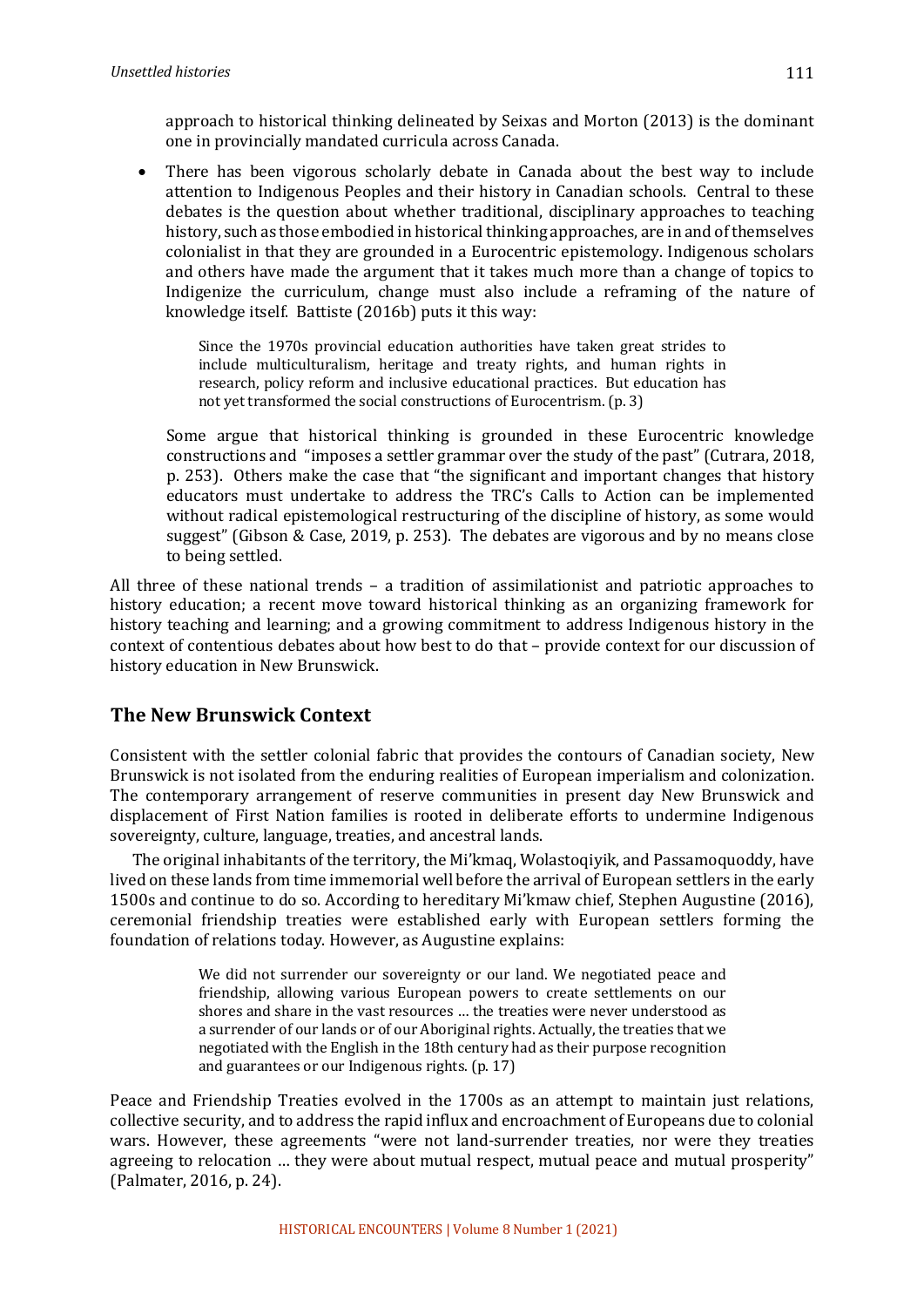#### *Unsettled histories*

After Canada became a confederated Dominion in 1867, the task of working through the perimeters of these relations within a newly established nation among many Indigenous nations passed from the British Crown to the Government of Canada. As the pattern of encroachment, resettlement, forced relocation, and conflict with Indigenous Peoples expanded across the central, western, and northern portions of the country, negotiating treaty agreements was no longer a choice but a necessary condition of survival for First Nations, Inuit, and Métis. The numbered treaties that exist in the central and western parts of the country are the outcome of this colonial expansionism. Historian James Daschuk argues the treaties "became the means by which the state subjugated the treaty Indian population" (p. 125). According to retired Supreme Court Chief Justice Beverly McLaughlin, what unfolded during this period is nothing short of a "cultural genocide" (*Globe and Mail*, 2015, n.p.).

As treaties of peace and friendship in Wabanaki territory were developed within the context of mutual respect, peace, and prosperity, they are unique in that they were negotiated without explicit conditions of surrendering territory. Consequently, the historical context of present-day New Brunswick has much to offer broader dialogues and debates regarding decolonization, education, and national historical narratives. Implementing the TRC's 94 Calls to Action, particularly as it relates to Indigenous epistemologies as part of historical learning, is especially important in a region where treaties, Indigenous rights, and settler-colonial histories are poorly understood by the public and education system at large. If there is any agreement to be found, many see education as a critical pathway forward in addressing the unsettled past.

National trends in history education, the perpetuation of New Brunswick operating as a settlercolonial territory, and issues such as those addressed by Wade Davis offer an important point of departure in exploring the current state of critical history education in schools (Seixas, 2004). This raises important questions such as, are we prepared to ask critical questions about ourselves and the sites we mediate in our lives? Moreover, as the foci of education, how are public pedogogies supporting young people as active agents of historical discourse and learning? In understanding what is at stake, is there any urgency to a growing international concern that when it comes to learning complex histories "little is taught or learned in schools" (Low-Beer 1986, p. 113 in Sheehan, 2012, p.107)?

For Wabanaki Peoples living in present-day New Brunswick - Mi'kmaq, Wolastoqiyik, and Passamoquoddy – the array of experience related to undermined knowledge systems, languages, and cultural operates as an enduring contemporary reality (Battiste, 2016a). Inter-generational trauma, systemic racism, and the persistent exposure to language loss and the threat of cultural extinction has not lessened with time. While the current decolonization efforts have expanded the dialogue, these realities are stubbornly fixed and ubiquitous.

Scholarship in historical thinking demonstrates young people's capacity for developing significant knowledge and skills about the past and other aspects of social phenomoena (Brophy & Alleman, 2006; Barton & Levstik, 2004, 2008; Wineburg, 2018). Brophy and Alleman (2006), for example, argue that "primary-grade students are interested to learn a much greater range of social studies content than many educators give them credit for"  $(p. 433)$ . However, social studies and history education, particularly at the elementary level, has been hampered by being considered a low priority with a number of structural conditions flowing from and including virtually no professional learning opportunties as well as subpar curricula and resources (Sears, 2018). 

As it relates to current trends unfolding in history education in Canada, the persistant belief that "children and adolescents are not capable of something so cognitively demanding" (Barton, 2012, p. 198) forms the foundation of a much broader context confronting the experiences of young people when learning about complex histories in school. While developing the necessary cognitive dissonance needed to recognize and trouble the operation of official histories is itself a difficult task for teachers, decolonization requires constant, and repeated, exposure to those realities to enhance conceptual understanding.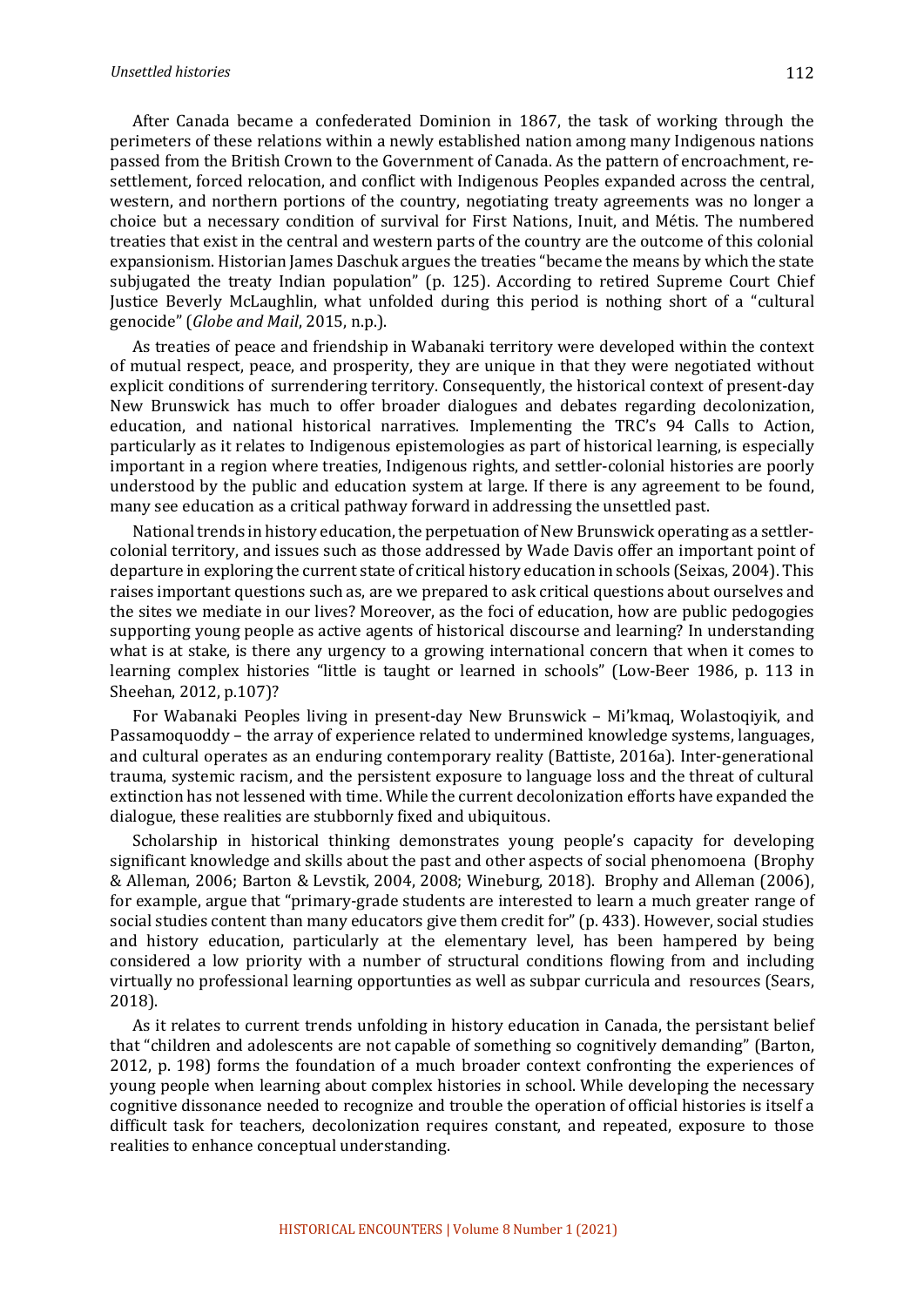As disciplinary history methods continue to draw increased attention in provincial and territorial social studies and history curricula across Canada, it is important to ensure Indigenous epistemologies regarding historical learning are not hampered by what scholars have identified as "the (over) proceduralism of historical thinking" (Ng-A-Fook & Smith, 2017, p. 66) and potential settler grammar (Cutrara, 2018) disciplinary history is capable of reinforcing. This is a sound critique and cause for concern, especially given the limits of disciplinary understanding among many teachers assigned to teach history.

#### **Unsettling Histories**

Although there has been considerable effort over the past decade to revise social studies and history curricula, provincial governments across Canada have long been plagued by curricula and mandated textbooks with an affinity for silencing, promoting historical erasures, and perpetuating racist stereotypes of Indigenous Peoples. When Chief Dan George offered his *Lament for Confederation* in July 1967, in British Columbia, as a response to events celebrating Canadian Confederation, his critique of settler colonialism involved identifying history textbooks as an enduring source of both racism and colonial power (Carleton, 2011). George's challenge to the embedded racist stereotyping of Indigenous Peoples in textbooks was quickly followed by scholarly and political works, including *Teaching Prejudice: A Content Analysis of Social Studies Textbooks Authorized for Use in Ontario* (McDiarmid & Pratt, 1971) and *The Shocking Truth About Indians in Textbooks!* (Manitoba Indian Brotherhood, 1974) among many others who have since offered important critiques on the representation of Indigenous Peoples and national myths. Recently, Cree scholar Dwayne Donald (2011) pointed out that because "the significance of colonialism as a social, cultural, and educative force has not yet been meaningfully contemplated" both the historic and contemporary "learned habits of disregard" (p. 91) continue to persist despite efforts at educational reform.

In 1952, a decade prior to Chief Dan George's *Lament for Confederation*, the Province of New Brunswick, published *New Brunswick and Its People: The Biography of a Canadian Province* (MacNutt & Trueman, 1952). As described by its authors, the purpose of the publication was to provide information about the history of the province, designed to assist those wanting to know more about regional history.

In keeping with many textbook accounts on nation formation in Canada, the publication followed a linear progressive scheme that traced New Brunswick's "birth", through "childhood", onto "adolescence", and finally to "maturity" marking the "steady and well-founded progress made in the economic and social life of New Brunswick" (1952, p. 46). In the first chapter, simply called *Birth*, commentary is offered on early explorers to the region with specific focus on Samuel de Champlain, the French-English rivalry, the British conquest, and the Acadien Expulsion in the 1750s. This is followed by a chapter titled *Childhood* describing the Pre-Loyalist, the Royal Proclamation of 1763, the Revolutionary War in the United States, the coming of the Loyalist as the "foundation of the province" (p. 19), and the War of 1812. The third chapter *Adolescence* describes the development of natural resources, boundary disputes with the United States, Crown lands, and the building of railways, before the final section titled *Maturity* shifts to a discussion of Confederation in 1867 and "religious and educational development" as markers of the province's "coming of age" (n.p.).

Propogated as an abridged history of New Brunswick, the text performs the work of historical silence, erasure, and racism. Where there is mention of Indigenous Peoples, it is done so under the heading *Before the White Man Came* where the authors provide a few paragraphs regarding the territories and its people prior to the arrival of Europeans, offering little context to the rich and complex histories, traditions, languages, and cultures of the Wabanaki only to say that "they have left little except their names and their legends" (1952, p. 4).

Few details are given by the authors regarding the full impact of the Indian Act<sup>2</sup> on Indigenous Peoples living in the region nor is there mention of the government's compliance in using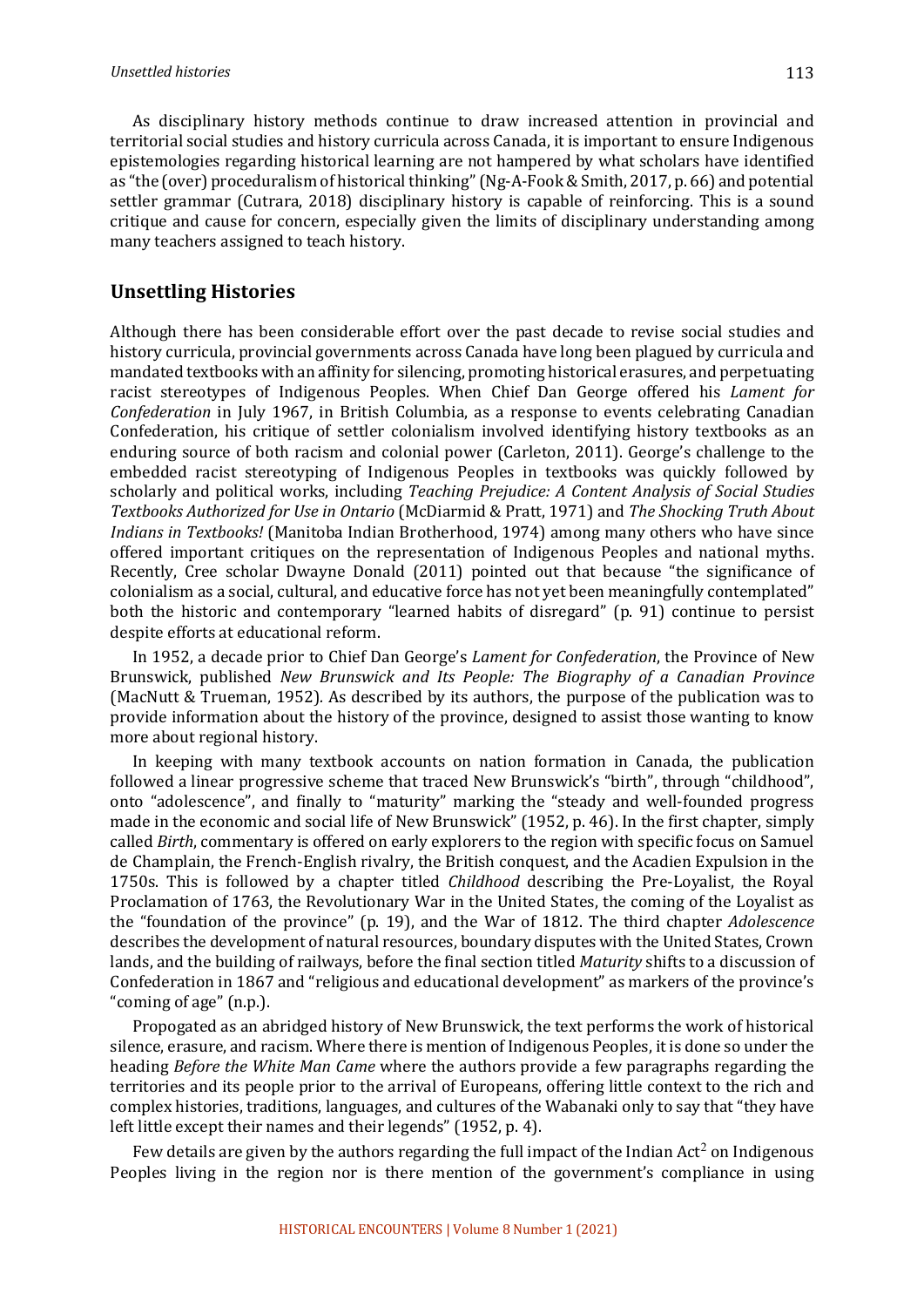education and federally-run Indian Residential and Day Schools as a tool, in what Indian Affairs Annual Reports describe, as emancipating children from a percieved condition of ignorance and superstitious blindness.<sup>3</sup> Of course, neglected are any discussions directing attention to centuries of colonial violence, broken promises, and failed treaty relations. Also missing is any outward sense of the accomplishments and valued contributions of First Nations.

This invisibility continues to be normalized in public narrative schemes today, as are other simplistic representations of Indigenous people as 'warriors', 'exotic', 'problems', 'protestors', and 'uniquely spiritual', a pattern that emerges in education curricula and in textbook depictions used in schools across the country (Clark, P. 2007). According to Aboriginal educator Susan Dion (2000), fundamental to understanding these racist stereotypes and embedded assumptions is a recognition that "there is far more to being First Nations than beads and feathers and that our identity is not something that can be pulled on and off like a pair of jeans" (p. 354). Apart from tropes positioning Indigenous people as other, relationally to dominant society, Dion (2004) notes that spaces need to be reclaimed where "Canadians are called upon to begin the work required to face a shared history that requires responsible attention" (p. 74).

Government sanctioned textbooks are not complex histories but often function as dominant narrative schemes acting to conceal the past rather than to reveal its complexities. By offering simplistic understandings of the past to create notions of insider/outsiders, they involve discursive tools to mix history, memory, and myth to communicate what Hobsbawm (1990) called "the nation's programmatic mythology" (p. 6). The mythology described above can be easily traced throughout early and contemporary history texts in the public domain and in schools, memorials, museums, place names, and geography throughout New Brunswick.

Settler-colonial histories in New Brunswick have persisted as exclusionary *progressive* tropes of nation building focused on the legacy of British Empire Colonialism and the adoption of British institutions and practices, what Battiste and Semaganis (2002) have described as a form of "cognitive imperialism"  $(p. 93)$ . Battiste  $(2013)$  points out that this white-washing of the mind has given licence to "dominant English languages and European discourse" ( $p. 26$ ) further diminishing Indigenous languages and knowledges, perpetuating a cycle of systemic discontinuity, trauma, and settler-colonial violence.

New Brunswick's programmatic colonial mythology persists on multiple levels in both public and private discourse revealing the need to help young people makes sense of how these longstanding structures of colonization persist. Failing to give students access to complex analytical processes and re-claimed histories hampers the development of important cognitive tools needed for productive social and political engagement, and for critical historical evaluations. The idea of living in a post-colonial society is largely a romantic notion and it will remain just that unless public pedogogies re-imagine and explicitly recognize that "not everyone enters our common spaces under conditions of equality" (Stanley, 2006, p. 47).

While contemporary narratives have shifted with policy and practice over the years to include the voices of Francophones, they often fail to adequately address difficult histories and policies of the past impacting contemporary languages, cultures, and identities. While other provinces, such as in Alberta, have mandated attention to these perspectives throughout the K-12 curriculum, New Brunswick provides limited opportunities and resources for teachers to do so. Cutrara (2018) observes that even when attempts by teachers are made to integrate the perspectives of First Nations, Inuit, and Métis into history classrooms many "are not necessarily moving beyond simply telling these stories and toward a more complex exploration of colonialism in Canada" (p. 253). Similarly, Scott and Gani (2018) have found significant, ongoing resistance among teachers when encouraged to provide sustained attention to Indigenous perspectives in social studies classrooms. 

Where schools do offer direct opportunities for teaching about complex histories and Indigenous issues, there is little evidence to suggest they are used to contest, offer nuance, or to unsettle. Rather, classrooms often focus on material cultural history or function as spaces for information gathering without the expressed goal of decolonizing and debating the contested past.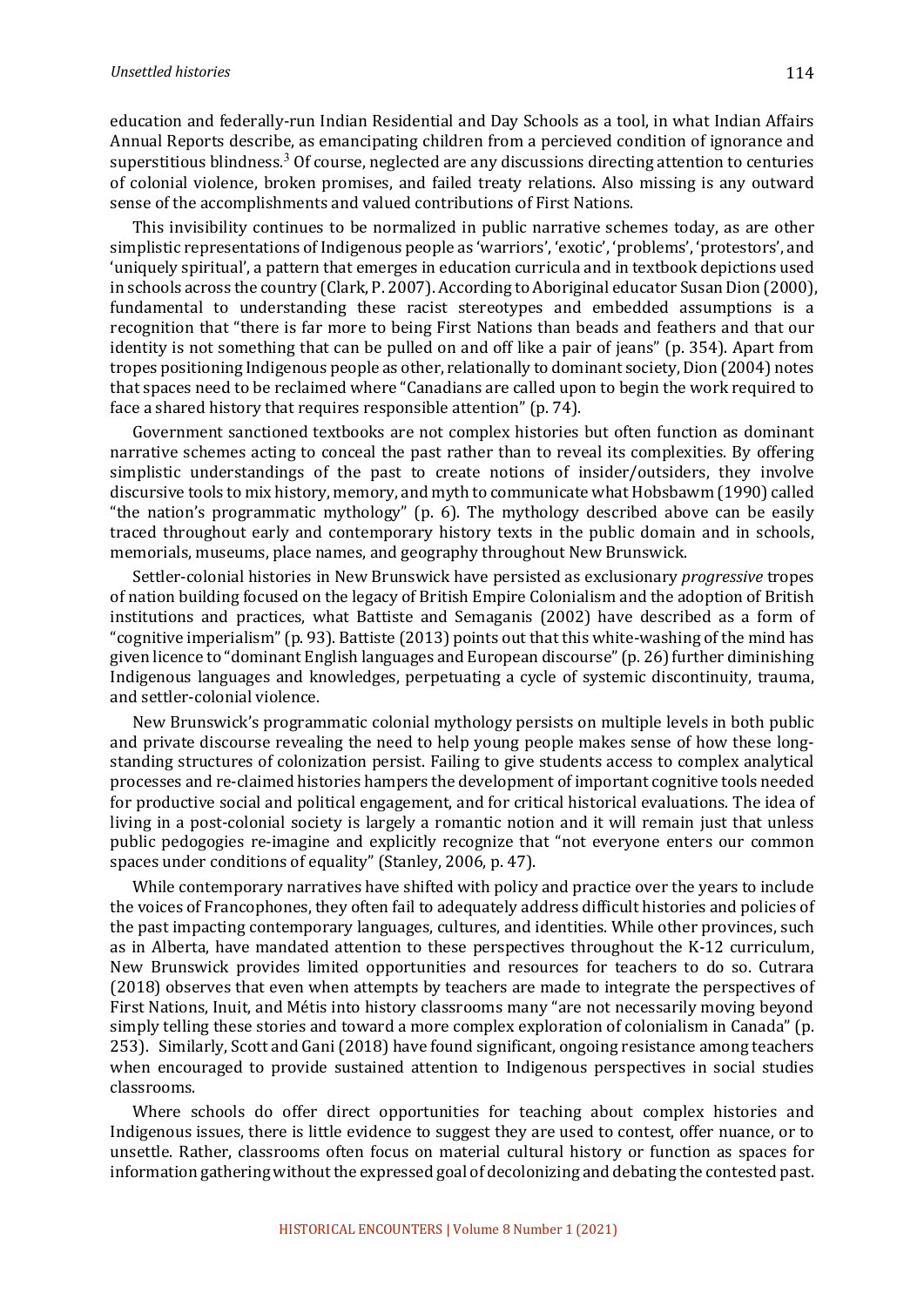According to Dion (2009), even when Indigenous counter-narratives are provided to support classrooms, teachers and students often seem unaware of their ongoing positionality and attachment to dominant narratives that serve to silence and deligitimize Indigenous experience.

Difficulties within New Brunswick are compounded by a paucity of research illustrating what exactly is being taught and what students are actually learning in social studies and history classrooms. Although research in citizenship and diversity education in New Brunswick (Hamm et al. 2018; Peck et al. 2008) has revealed noticeable gaps in student understandings of ethnic and cultural diversity, there is limited scholarship illustrating how classroom history pedagogy is unfolding. Anna Clark's (2009) comparative research on Canadian and Australian students is the only clear example in which students and teachers alike are demanding greater agency and complexity when learning and teaching about the past.

Indigenous scholars have rightfully challenged practices they perceive are solely focused on "teaching history well, pastoral care, and citizenship education" (Dion, 2009, p. 178). As a result, it remains unclear the extent to which social studies and history education in New Brunswick achieves what it mandates, supports the needs of teachers, prioritizes Indigenous epistemologies and historical perspectives, and attends to the embedded prior knowledges of young people with an array of cultural backgrounds and contexts.

#### **Illusions and Cemented History Education Practice**

In 2010 the New Brunswick began infusing elementary social studies and high school history curricula with the conceptual and procedural knowledge of historical thinking (Seixas, 2006; Seixas and Morton 2013). In Canada, historical thinking is primarily filtered through the influential work of Peter Sexias' six big concepts (establishing historical significance, using primary evidence, identifying continuity and change, analyzing cause and consequence, taking historical perspectives, and understanding the ethical dimension of historical interpretations) and has been widely accepted as an approach that helps young people developed enhanced historical consciousness and greater conceptual understanding.

While debate about reconceptualizing learning history has continued in scholarship, with some Indigenous scholars arguing "the closer we move toward historical thinking... the further we will get from answering the TRC's Calls to Action" (Cutrara, 2018. p. 254), teachers have primarily remained on the periphery of these dialogues in large part due to standards of professional practice, limited disciplinary expertise, and lack of access to pertinent history education literature. While Sandwell and Von Heyking (2014) argue that many educators are beginning to demonstrate abilities in engaging students in the complexities of historical learning, anecdotal evidence suggests that various forms of "celebratory heritage" (Seixas, 2014. p. 14) approaches persist in New Brunswick schools.

Far from building capacity to support competencies for critically evaluating historical interpretations, decolonization, and exploring concepts such as nation, culture and identity, celebratory heritage uses iconic representations and stirring celebrations to foster a strong sense of national identity and social cohesion amongst citizens of a nation state. Celebratory heritage has its place where and when opportunities are provided to critique its practice, influence, and impacts on people's lives. However, the unintended consequence of celebratory heritage without critical reflexivity is that it often perpetuates settler colonial racist attitudes and undermines the efforts of decolonization.

Some updated curricula in New Brunswick encourage students and teachers to learn about the past by developing historical thinking competencies and understandings of Indigenous societies through inquiry. Given the limited dedicated time afforded history education, it is unclear what actually is being taught and what students are learning. Moreover, it is alarming that the New Brunswick K-12 social studies curriculum does not outline any detailed Indigenous epistomologies, world views, and perspectives, how they differ globally, in what context, and why understanding these various knowledge systems is relevant for decolonizing historical learning.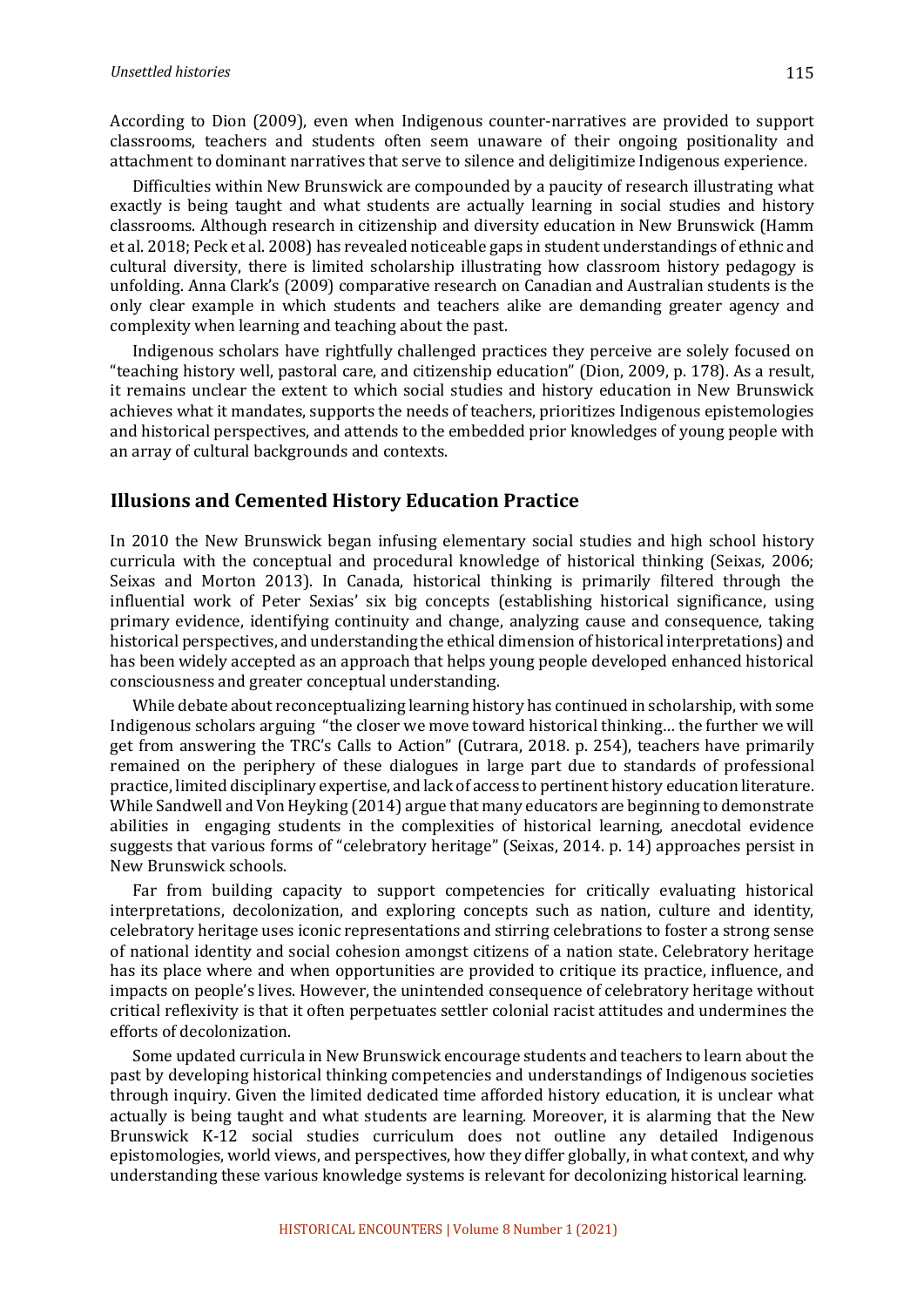At the elementary and middle school levels, curricula overviews and outcomes do offer declarative statements highlighting what students "will do". For example, the grade 5 social studies curriculum overview reads:

> Students will examine the roles of historians and archaeologists in investigating the past and will use historical inquiry to consider how primary sources are discovered, evaluated, and used to construct historical knowledge. In studying this, students will gain an understanding of how we learn about the past... First Nations and Inuit societies in what later became Atlantic Canada are the focus for exploring decision-making in societies. Interactions between societies is examined through interactions between the British and French and between the British and French and First Nations and Inuit (New Brunswick Department of Education, 2013, p. 37).

However, apart from traditional representational tropes of Indigenous people, there is limited evidence to suggest that teachers are able to manage what curricula prescribes. Nor is there any realistic expectation of how students are examining the disciplinary roles of historians and archaelogists while also developing critical historical understandings of the complex sociohistorical interactions of European colonizers, First Nations and Inuit.

In grade 4, the curriculum is focused exclusively on the concept *Exploration* suggesting that "students will develop both an understanding of what exploration is, and the various aspects of exploration including stories of impact on both the people exploring and the people, place, or idea bring explored" (New Brunswick Department of Education, 2012, p. 32). However, framed in this way poses the risk that students will merely explore romanticized official narratives of Canadian history without being encouraged to unearth the enduring impacts of colonization. Nor is there any outward sense that Indigenous epistimologies are utilized to deepen conversations about the embedded notions of exploration within the Canadian context.

At the middle school level, grade 6 and 8 social studies curricula provide a complete erasure of Indigenous peoples' cultures, experiences, and histories living in Canada, and there is limited emphasis on the impacts of imperialism and globalization impacting Indigenous societies and cultures around the world. For example, in grade 6 one of the outcomes articulates that "students will be expected to illustrate an understanding of how cultures from around the world have contributed to the development of Canada's multi-cultural mosaic" (New Brunswick Department of Education, 2006, p. 25). Unfortunately, the embedded discourse simply reinforces Canada in the narrowest sense as "a classless, meritocratic and democratic society, open to newcomers and to new ideas" (Kymlicka, 2003. p. 162) and does little in addressing decolonization as Indigenous scholars prescribe.

More than any other level, grade 7 appears to offer the most genuine promise for meaningful engagement in debates about the operation of colonization, its history and continued persistence in New Brunswick and Canada. Focused entirely on the concept of "Empowerment" this level marks the first time that a direct reference to the Indian Act appears anywhere in social studies curricula. Additionally, unit overviews articulate how Indigenous people have been undermined economically, politically, culturally, and socially in Canada.

One outcome in particular expects students to "Explain how the expansion and development of Canada during the 1870s and early 1880s affected various peoples and regions" while another asks students to "evaluate the conditions of everyday life for diverse peoples living in British North America in the mid-1800s, including Aboriginal peoples, African-Canadians and Acadians" (New Brunswick Department of Education, 2005, pp. 22-23).

However, one finds the outcomes do very little to trouble the concept of 'nation' within a settler colonial context, nor is the representation of Canada as an expanding and developing nation directly critiqued for debate and discussion. Additionally, nowhere is there a discussion about what nationhood means to Indigenous people within a historical and contemporary perspective. The textbook approved by the Government of New Brunswick for use alongside the grade 7 social studies curriculum does provide substantial opportunities to explore a variety of important in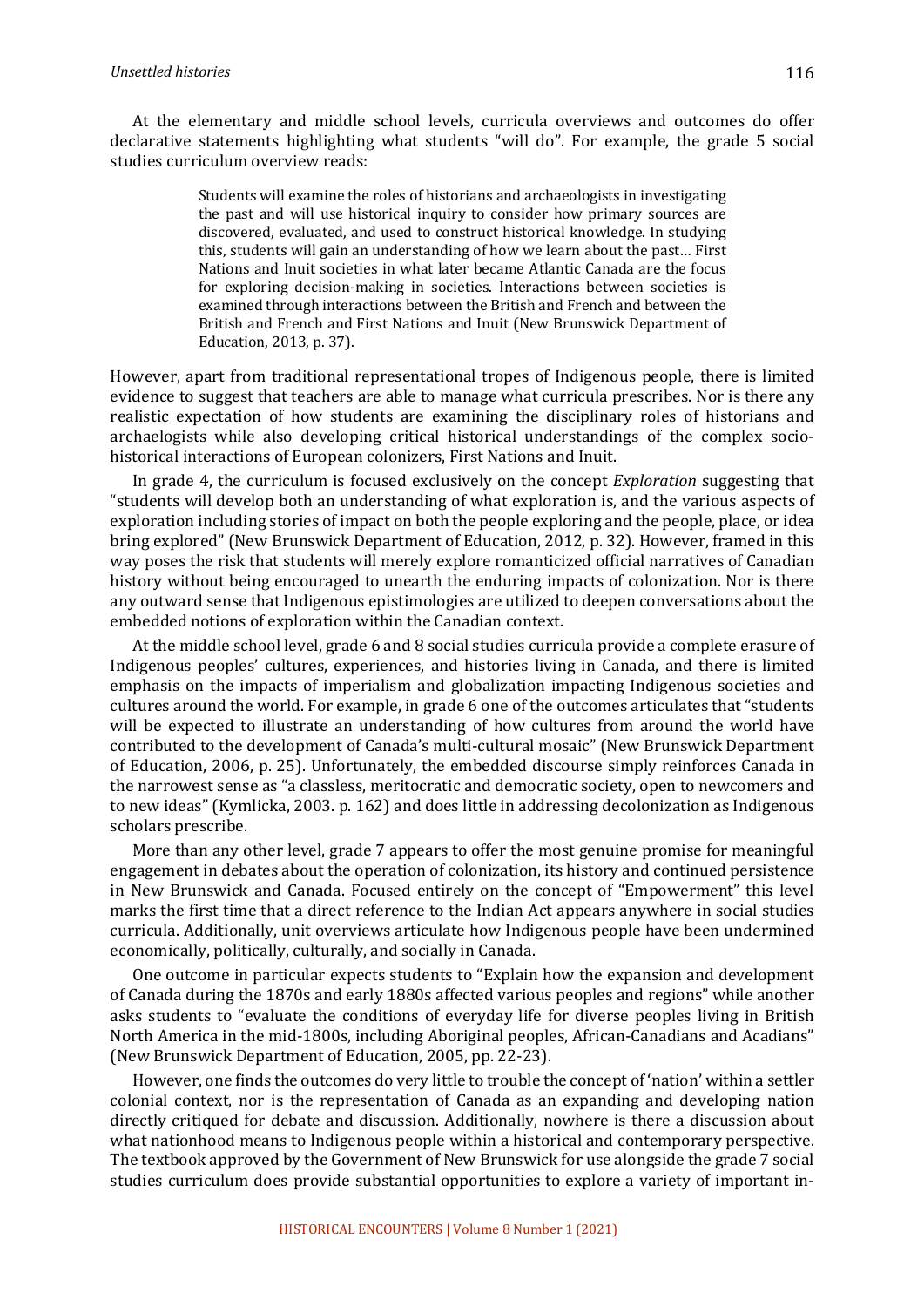depth themes related to Indigenous, African-Canadian, Acadian, and ethnic-minority experiences and issues. Unfortunately, like many racist representations noted in mandated textbooks, the full effect is that contemporary resources fail to disrupt romanticized and Euro-centric Canadian nation-building attitudes, myths, and narrative schemes that have dominated over the past century. 

As Cutrara (2018) and Dion (2009) suggest regarding history teaching practice, in these circumstances without adequate resources, time, and professional development opportunities teachers employ story-telling and information gathering techniques rather than staging classrooms as debates and spaces for open critique. Additionally, schools and teachers resort to utilizing guest speakers and periodic school-wide events to highlight material culture, ethnic diversity, and multi-culturalism without addressing the inequities that exist within and among these relations. Without balancing these opportunities with meaningful discussions about conflict and violence inherit in the past and present, and how we come to interpret these histories, we do young people an injustice in preparing them for the challenges they will face in their lives and to the goals of decolonizing education.

Outside the individual discretion of teachers across the New Brunswick K-12 Anglophone system, the only course devoted entirely to studying Indigenous histories and perspectives is a grade 12 elective Indigenous Studies course, currently being revised. However, despite its most recent iteration, employing an optional course at the very moment young people are shifting into their adult lives may not be the most productive strategy in which to respond to the TRC's Calls to Action. Scholarship makes clear that these opportunities must occur at much earlier grade levels when young people are prime ready for exploring debates and discussions over the contested terrain of complex histories.

According to the grade 11 Modern History curriculum:

Students need to be equipped with the knowledge, skills and dispositions necessary to become active citizens ... and if students are to become individuals who will, in an informed way, be engaged and make a difference in their community and/or their world, they will need history instruction consistent with best practices and current research for teaching and learning ... students will need to be able to critically analyze social, political, and economic forces that have shaped the past and present and apply those undestandings in planning for the future. This is why history, whether as a part of social studies, or as a separate course, is an essential part of every NB students' education (New Brunswick Department of Education, 2012, p. 1-2).

Beyond the currated language of New Brunswick social studies and history curricula, limited understanding remains regarding how critical history opportunities are being offered as "an essential part of every NB students' education" (New Brunswick Department of Education, 2012, pp. 1-2). Certainly, important questions persist over how decolonizing history education is being treated as an essential feature of every students' experiences from K-12, nor is it clear how teachers are adequately prepared and supported to use Indigenous perspectives in the classroom.

If national trends correlate in any manner to the New Brunswick context, it is highly probable that the general low-priority given to social studies in Canadian education is impacting pathways to decolonization and the abilities of teachers to utilize Indigenous epistemologies, and the tools of historical thinking, to support students. Some researchers suggest that difficulties translating trends in history education and Indigenous scholarship into classroom practice has been slowed by the culture of professional teaching in Canada. Recently, a well-respected New Brunswick social studies teacher discerned:

> Few teachers engage in practices in their own lives that reflect historical thinking – much to the same degree that we teachers do not think critically – we are institutionalized to a degree - we jump at the sound of a bell - we walk through the same doorframe at the same time every day. Our routines are often established for us. It is difficult to create another culture. One of the few times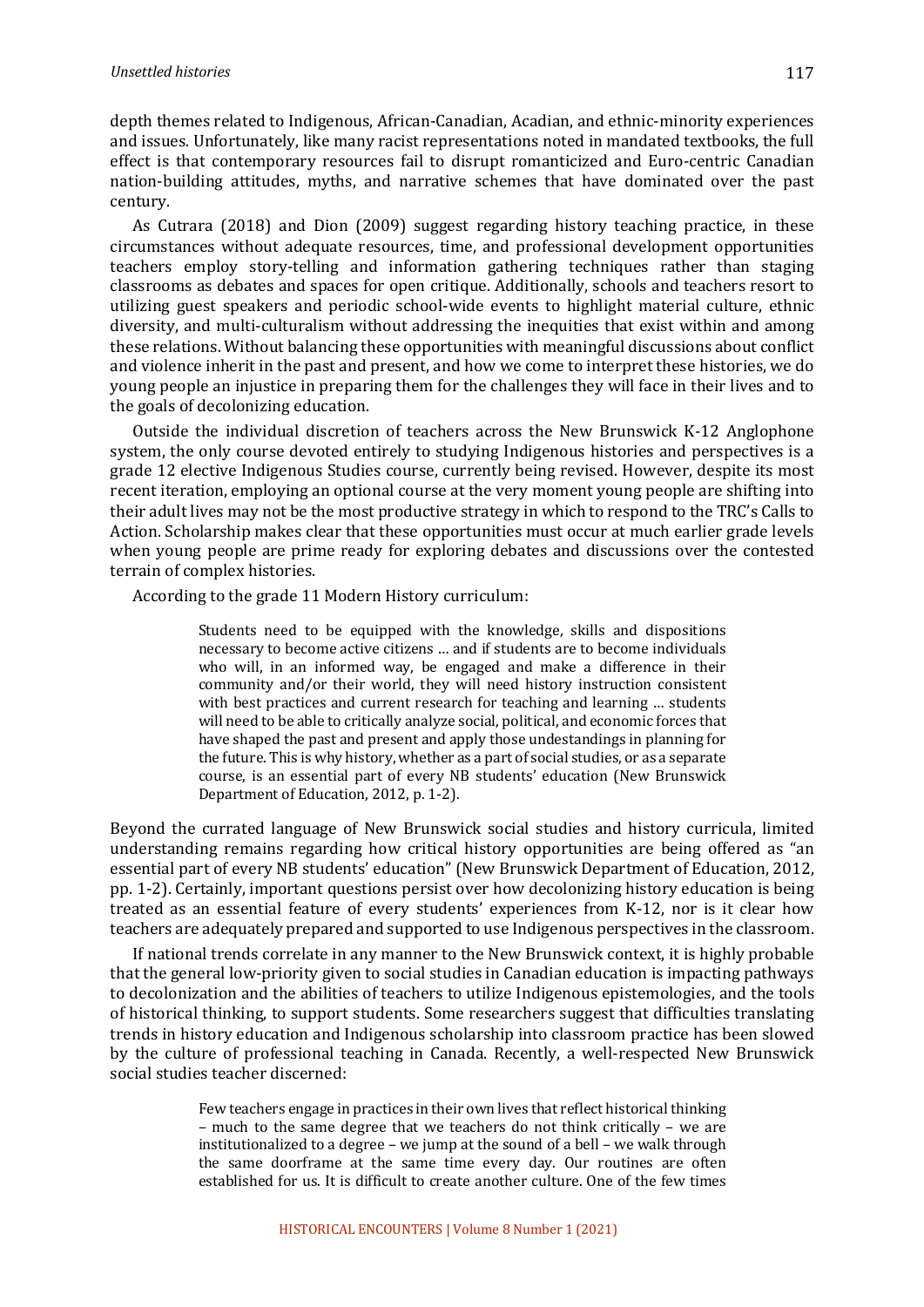that we pretend to be applying the skills of reasoning is at the negotiation of a new contract (Morton, 2012, p. 206).

Compounding this problem is Barton's (2012) concern with how children and young people continue to be perceived as incapable of handling the nuances of historical thinking and learning. So too is his suggestion that "in too many classrooms students are not provided with the scaffolding necessary to participate in the complexities of historical understanding; instead, the subject either is ignored altogether or students are simply asked to absorb settled and unproblematic narratives" (p. 198).

In these circumstances, missed opportunities to develop nuanced capacities for unsettling and challenging difficult histories become cemented as commonplace practice. Gibson and Case  $(2019)$  observe that it may be counter-productive to increase curricular resources and learning supports unless "non-Aboriginal teachers are knowledgeable and open-minded enough to sensitively teach about the complexities of Indigenous perspectives and interpretations of history" (p. 277). We would be well advised to heed these warnings; failing to do so is not an option anymore.

# **Conclusion: Finding a Pathway**

Battiste (2013) admits that "any attempt to decolonize education and actively resist colonial paradigms is a complex and daunting task" (p.186). She insists that:

> Educators must reject colonial curricula that offer students a fragmented and distorted picture of Indigenous peoples, and offer students a critical perspective of the historical context that created that fragmentation. In order to effect change, educators must help students understand the Eurocentric assumptions of superiority with the context of history and to recognize the continued dominance of these assumptions in all forms of contemporary knowledge (p. 186).

For this to occur, efforts at disrupting and resisting dominant Eurocentric pedagogies must seriously consider "education within the context of Indigeneity and Indigenous knowledges, as well as opening up opportunities for critically examining the various complex layers and tensions inherent in historical and colonial relations" (Styres, 2017, p. 195). However, some Indigenous scholars have argued that the writing back to empire approach "has not produced changes in the way history is understood and taught in schools... as historians and history teachers [want] to find common ground with historiographies that appear worlds apart" (Marker, 2011, p. 98).

Although some scholars are wary of the potential rift that exists between Indigenous epistimologies and disciplinary approaches to historical learning (Cutrara 2018), this does not necessarily imply a chasm that cannot be bridged. While Gibson and Case (2018) seek dialogue for finding common ground, Marker (2019) argues that if children and youth can come to understand and become aware of the centrality of land and ecology in "Indigenous mindscapes as they learn about the history of colonization that shattered sustainable ways of life" (p. 197) there is the potential for a substantial paradigm shift in educational opportunities.

For this reason we are increasingly drawn to expanding and theorizing the concept of historical-mindedness. Shifting away from the 'settler grammar' many Indigenous scholars are concerned with in contemporary iterations of disciplinary frameworks of historical thinking, Osborne (2006) describes historical-mindedness as "a way of viewing the world that the study of history produces... it is the result of the enlargement of experience that arises from the study of other times and other places [and] it is the ability to situate the immediate concerns of the present in some kind of comparative perspective and to see the world as it appears to others" (p. 125). In other words, historical mindedness offers a critical encounter with the world and our place in it asking us specifically to evaluate "ourselves and our capabilities as historically situated human beings" (Osborne, 2006, p. 128). Addressing the primary weakness of historical thinking, "its attitude towards knowledge...which it variously ignores, takes for granted, or treats as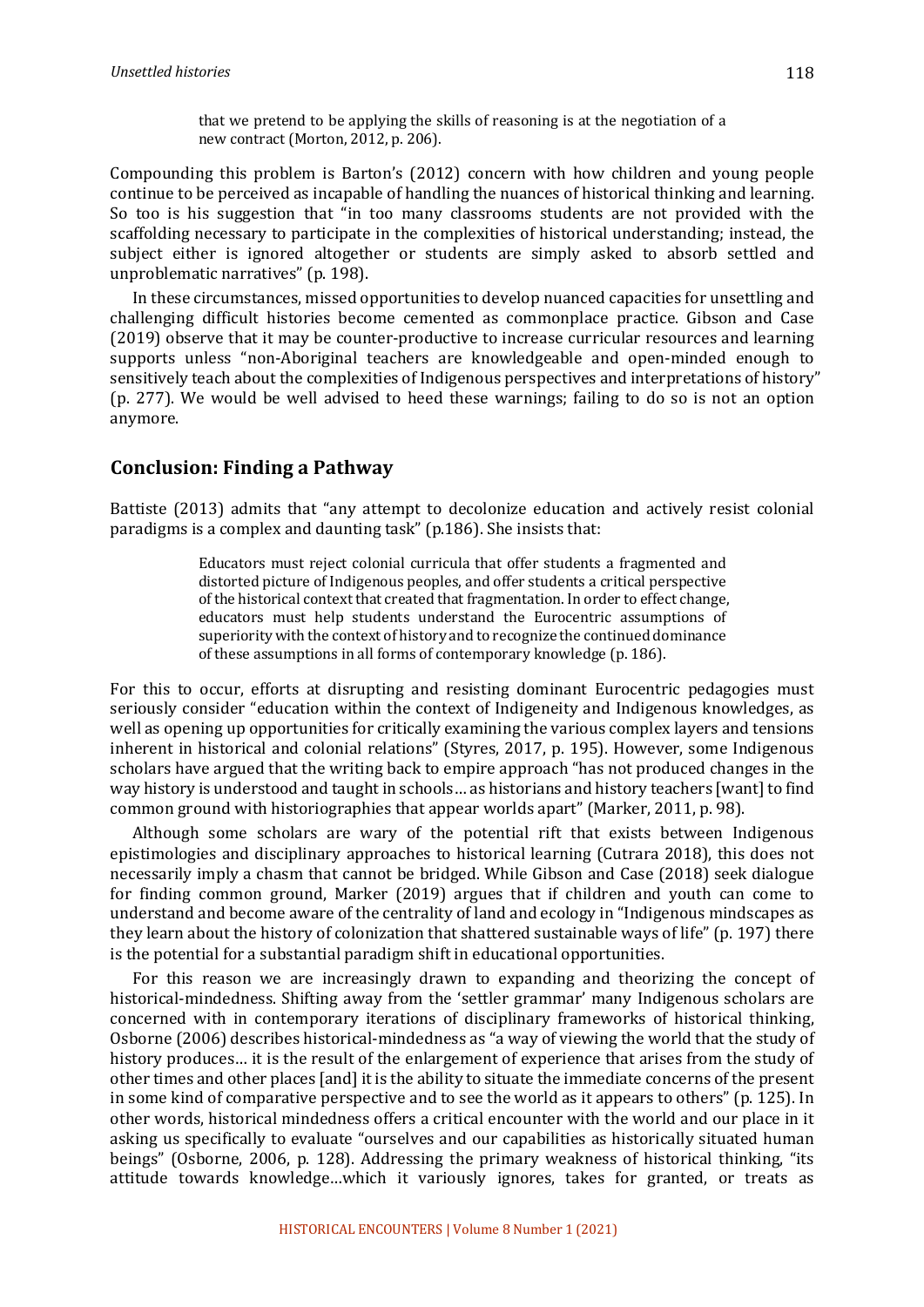instrumental to the attainment of historical thinking" (Osborne, 2006, p. 125) historicalmindedness combines a concern for narrative, situated context, and knowledge systems that has the potential to reconfigure the goals and purposes of studying history, our relationship to community and cultural ecologies, and perhaps revising our thinking about diversity and crosscultural sustainable living. This opens space for the consideration of Indigenous knowledges and epistemologies in the classroom.

Importantly, additional theorizing of historical-mindedness may provide increased attention and engagment with oral histories in a manner that historical thinking approaches do not easily accommodate. Noting the absence of oral history education in current efforts to prioritize disciplinary history, Ng-A-Foot and Smith (2017) suggest that "solely focusing on disciplining the past can work to exclude the narratives of those who have stories to tell that are yet to be reflected in "official" textbook versions of Canadian history" (p. 66). The authors go further in arguing that oral history education could offer "a pedagogical site for teachers and students to challenge grand narratives that are still reproduced through the disciplinary techniques for doing history... as a praxis for pushing the limits of historical thinking in education" (p. 66).

We feel this is an important objective to pursue, one that historical-mindedness is particular well-positioned to expand. As oral narratives are positioned prominently in Indigenous history epistemologies, it is appropriate that any dialogue focused on decolonization and Indigenizing history education specifically must revisit approaches that could serve, in practice, to do the opposite of its intention. Trangressing history education practice entails "sacrificing some conventional ways of teaching Canadian history" (Marker, 2011, p. 111). Now, more than ever, may be an opportune moment to do just that.

#### **References**

- Alberta Education. (2007). *Social Studies 20-1: Perspectives on nationalism*. Edmonton: Alberta Education.
- Augustine, S. (2016). Negotiating for life and survival. In M. Battiste (Ed.), *Living treaties: Narrating Mi'kmaw treaty relations* (pp. 16-23). Sydney, NS: Cape Breton University Press.
- Barton, K. (2012). Wars and rumors of War: The rhetoric and reality of history education in the United States. In T. Taylor & R. Guyver (Eds), *History wars and the classroom: Global perspectives* (pp. 187-202). Charlotte, NC: Information Age Publishing.
- Barton, K., & Levstik, L. (2004). *Teaching history for the common good.* Mahwah, NJ: Lawrence Erlbaum Associates.
- Barton, K., & Levstik, L. (2008). *Researching history education: Theory, method, and context.* New York: Routledge Press.
- Battiste, M. (1998). Enabling the autumn seed: Toward a decolonized approach to Aboriginal knowledge, language and education. *Canadian Journal of Native Education*, 22(1), 16-27.
- Battiste, M. (2013). *Decolonizing education: Nourishing the learning spirit*. Saskatoon: Purich Publishing Limited.
- Battiste, M. (Ed.). (2016a). *Visioning a Mi'kmaw humanities: Indigenizing the academy*. Sydney, NS: Cape Breton University Press.
- Battiste, M. (2016b). Reframing the humanities: From cognitive assimilation to cognitive justice. In M. Battiste (Ed.), *Visioning a Mi'kmaw humanities: Indigenizing the academy* (pp. 1–18). Sydney, NS: Cape Breton University Press.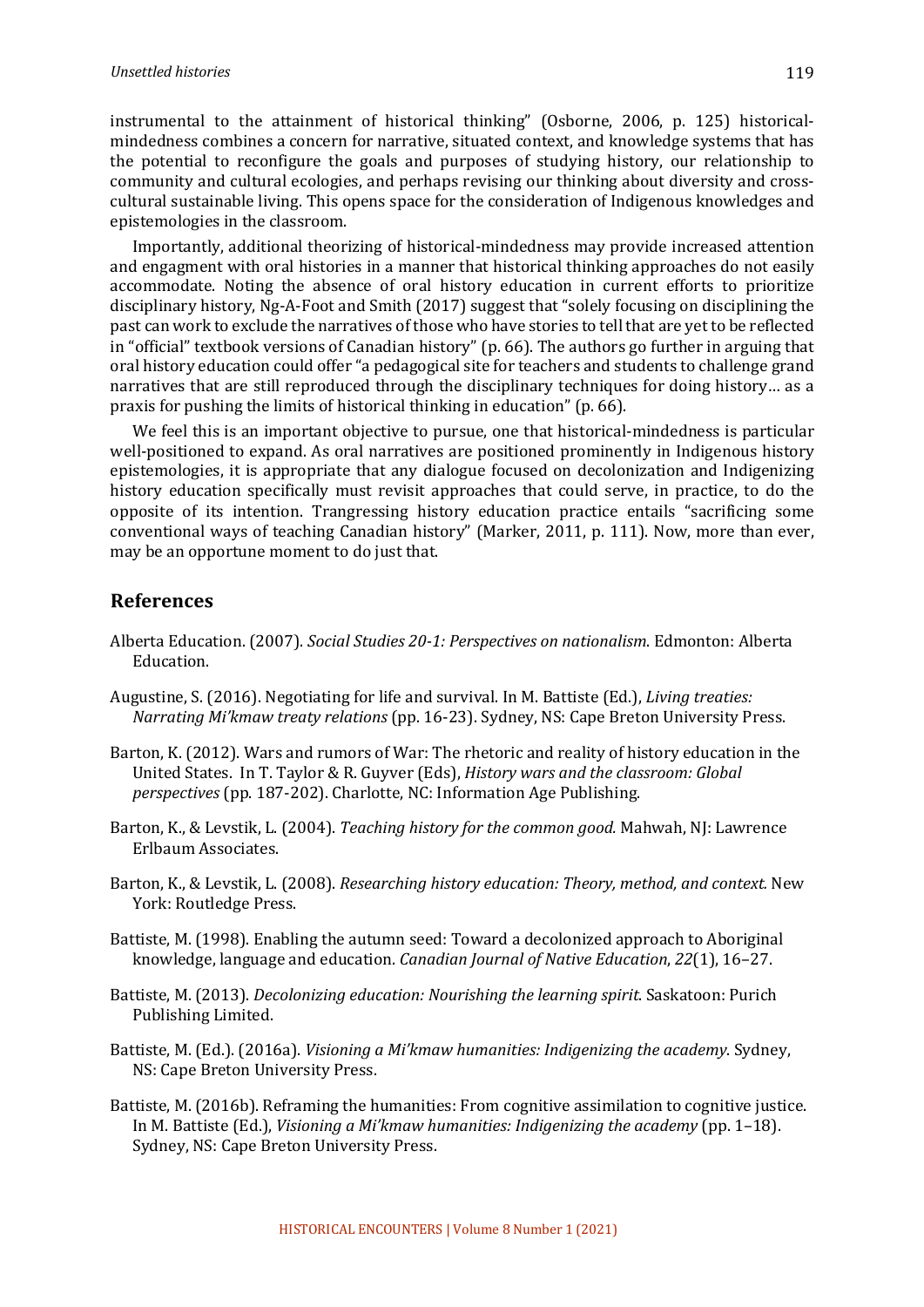- Battiste, M., & Semaganis, H. (2002). First thoughts on First Nations citizenship issues in education. In Y. Hebert (Ed.), *Citizenship in transformation in Canada* (pp.93-111) Toronto: University of Toronto Press.
- Brophy, J., & Alleman, J. (2006). *Children's thinking about cultural universals*. Mahwah, New Jersey: Lawrence Erlbaum Associates.
- Carleton, S. (2011). Colonizing minds: Public education, the "textbook Indian," and settler colonialism in British Columbia, 1920-1970. *BC Studies, 169, 101-130*.
- Clark, A. (2008). *History's children: History wars in the classroom.* Sydney: University of Melbourne Press.
- Clark, A. (2009). Teaching the nation's story: Comparing public debates and classroom perspectives on history education in Australia and Canada. *Journal of Curriculum Studies*, *41*(6), 745-763. https://doi.org/10.1080/00220270903139635
- Clark, P. (2007). Representations of Aboriginal people in English Canadian History textbooks: Toward Reconciliation. In E. A. Cole (Ed.), *Teaching the violent past: History education and* reconciliation (pp. 81-120). Lanham, Maryland: Rowman & Littlefield.
- Clark, P., & Sears, A. (2020). *The arts and the teaching of history: Historical f(r)ictions*. Palgrave Macmillan.
- Cooper, A. (2006). *The hanging of Angélique: The untold story of Canadian slavery and the burning* of Old Montréal. Toronto, ON: HarperCollins Publishers Ltd.
- *CTV News* (n.d.). Text of Stephen Harper's residential schools apology. Retrieved from https://www.ctvnews.ca/text-of-stephen-harper-s-residential-schools-apology-1.301820
- Cutrara, S. A. (2018). The settler grammar of Canadian history curriculum: Why historical thinking is unable to respond to the TRC's calls to action. *Canadian Journal of* Education/Revue Canadienne de l'éducation, 41(1), 250-275. Retrieved from https://journals.sfu.ca/cje/index.php/cje-rce/article/view/3156
- Daschuk, J. (2013). *Clearing the Plains: Disease, politics of starvation, and the loss of Aboriginal life*. University of Regina Press.
- Davis, W. (2009). *The Wayfinders: Why ancient wisdom matters in the modern world*. Toronto: House of Anansi Press.
- Dion Fletcher, S. (2000). Molded images: First nations people, representation and the Ontario school curriculum. In T. Goldstein & D. Selby (Eds), *Weaving connections: Educating for peace*, *social and environmental justice* (pp.342-364). Toronto: Sumach Press. pp 342-364.
- Dion, S. (2004). (Re)telling to disrupt: Aboriginal people and stories of Canadian History. *Journal* of the Canadian Association for Curriculum Studies, 2(Spring), 55-76.
- Dion, S. (2009). *Braiding histories: Learning from Aboriginal people's experiences and perspectives.* Vancouver, BC: UBC Press.
- Donald, D. (2011). Forts, colonial frontier logic, and Aboriginal-Canadian relations. In A. Abdi (Ed.), *Decolonizing philosophies of education* (pp. 91-111). Toronto, ON: Springer.
- Fine, S. (2015, 28<sup>th</sup> May). Chief Justice says Canada attempted 'cultural genocide'. *The Globe and Mail*. Retrieved from https://www.theglobeandmail.com/news/national/chief-justice-sayscanada-attempted-cultural-genocide-on-aboriginals/article24688854/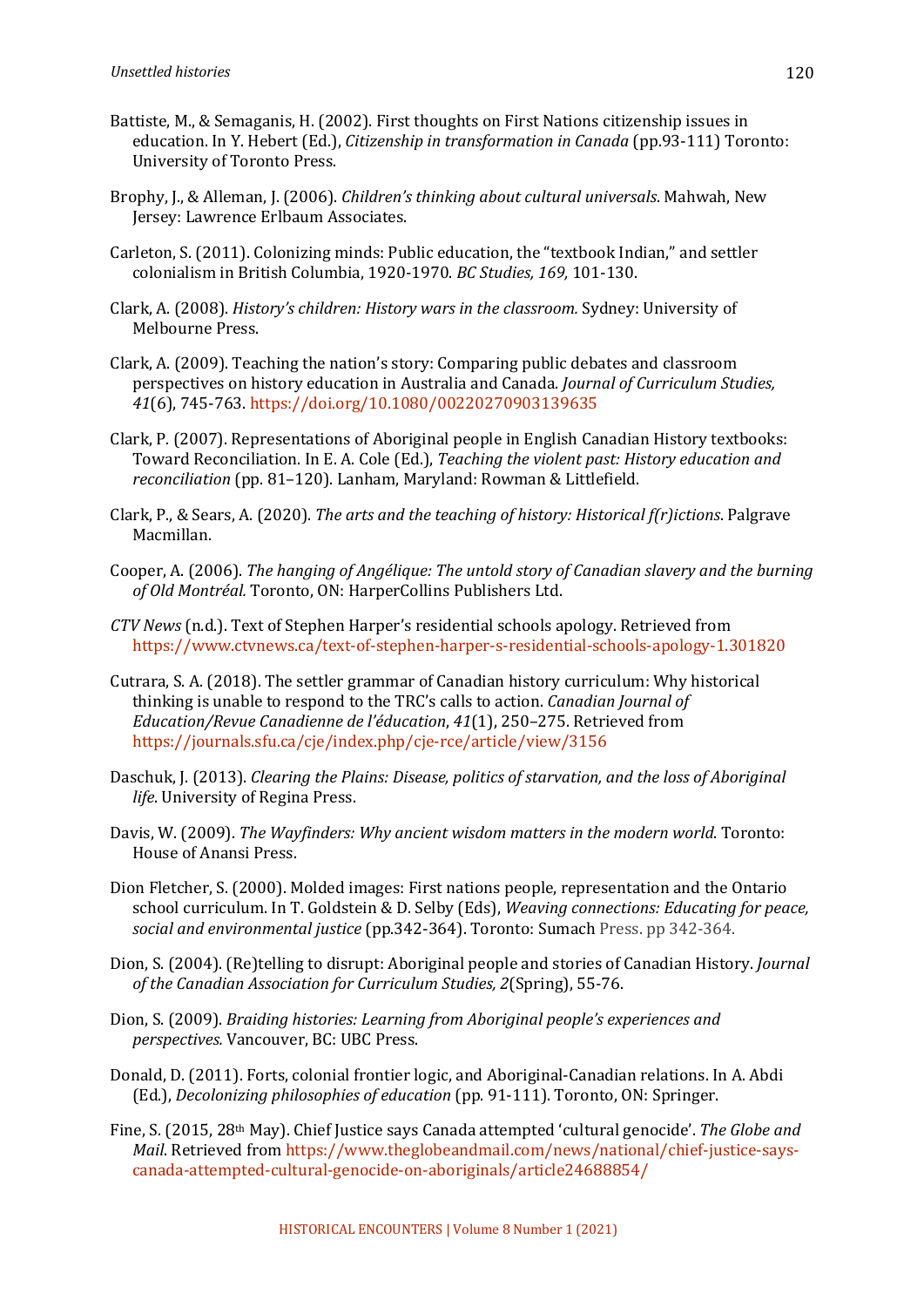- George, D. (1967, July 4<sup>th</sup>). A lament for confederation. *Vancouver Sun.* Retrieved from http://www.vancouversun.com/This+history+July+1967/6876736/story.html
- Gibson, L., & Case, R. (2019). Reshaping Canadian history education in support of reconciliation. *Canadian Journal of Education*, *42*(1), 251–283. Retrieved from https://journals.sfu.ca/cje/index.php/cje-rce/article/view/3591
- Government of Canada: Indigenous and Northern Affairs (2019). *Reconciliation* [Promotional material]. Retrieved from https://www.rcaanccirnac.gc.ca/eng/1400782178444/1529183710887
- Government of New Brunswick (2019). Department of Education and Early Childhood Development (EECD), Curriculum Development (Anglophone Sector). Retrieved from https://www2.gnb.ca/content/gnb/en/departments/education/k12/content/anglophone\_s ector/curriculum\_anglophone.html
- Government of Saskatchewan (2014). *Treaty Education*. Retrieved from http://www.education.gov.sk.ca/treaty-education/
- Hamm, L., Peck, C. L., & Sears, A. (2018). "Don't even think about bringing that to school": New Brunswick students' understandings of ethnic diversity. *Education, Citizenship and Social Justice*, *13*(2), 101–119. https://doi.org/10.1177%2F1746197917699219
- Hobsbawm, E. (1990). *Nations and Nationalism Since 1780*. Cambridge, England: Cambridge University Press.
- Kymlicka, W. (2003). Being Canadian. *Government and Opposition, 38*(3), 357-385. https://doi.org/10.1111/1477-7053.t01-1-00019
- Kymlicka, W. (2007). Ethnocultural diversity in a liberal state: Making sense of the Canadian model(s). In K. Banting, T. J. Courchene, & L. Seidle (Eds), The Art of the state, Vol. *III: Belonging? Diversity, recognition and shared citizenship in Canada* (pp. 39–86). Montreal: The Institute for Research on Public Policy.
- Lévesque, S. (2008). *Thinking historically: Educating students for the twenty-first century.* Toronto: University of Toronto Press.
- Low-Beer, A. (1986). The eclipse of history in New Zealand schools. *New Zealand Journal of Educational Studies, 21(*2), 113-122.
- Manitoba Indian Brotherhood. (1974). *The shocking truth about Indians in textbooks!* Winnipeg, MN: Manitoba Indian Brotherhood.
- MacNutt, W. S. and Trueman, A. W. (1952). *New Brunswick and its people: The biography of a Canadian province.* Issued by the Government of New Brunswick.
- Marker, M. (2011). Teaching history from an Indigenous perspective: Four winding paths up the mountain. In P. Clark (Ed.), *New possibilities for the past: Shaping history education in Canada* (pp. 97-112). Vancouver: UBC Press.
- Marker, M. (2019). The "realness" of place in the spiral of time: Reflections on Indigenous historical consciousness from the Coast Salish Territory. In A. Clark & C. Peck (Eds), *Contemplating historical consciousness: Notes from the field* (pp. 185-199). New York, NY: Bergahn.
- McDiarmid, G., & Pratt, D. (1971). *Teaching prejudice: A content analysis of Social Studies textbooks authorized for use in Ontario*. Toronto, ON: OISE.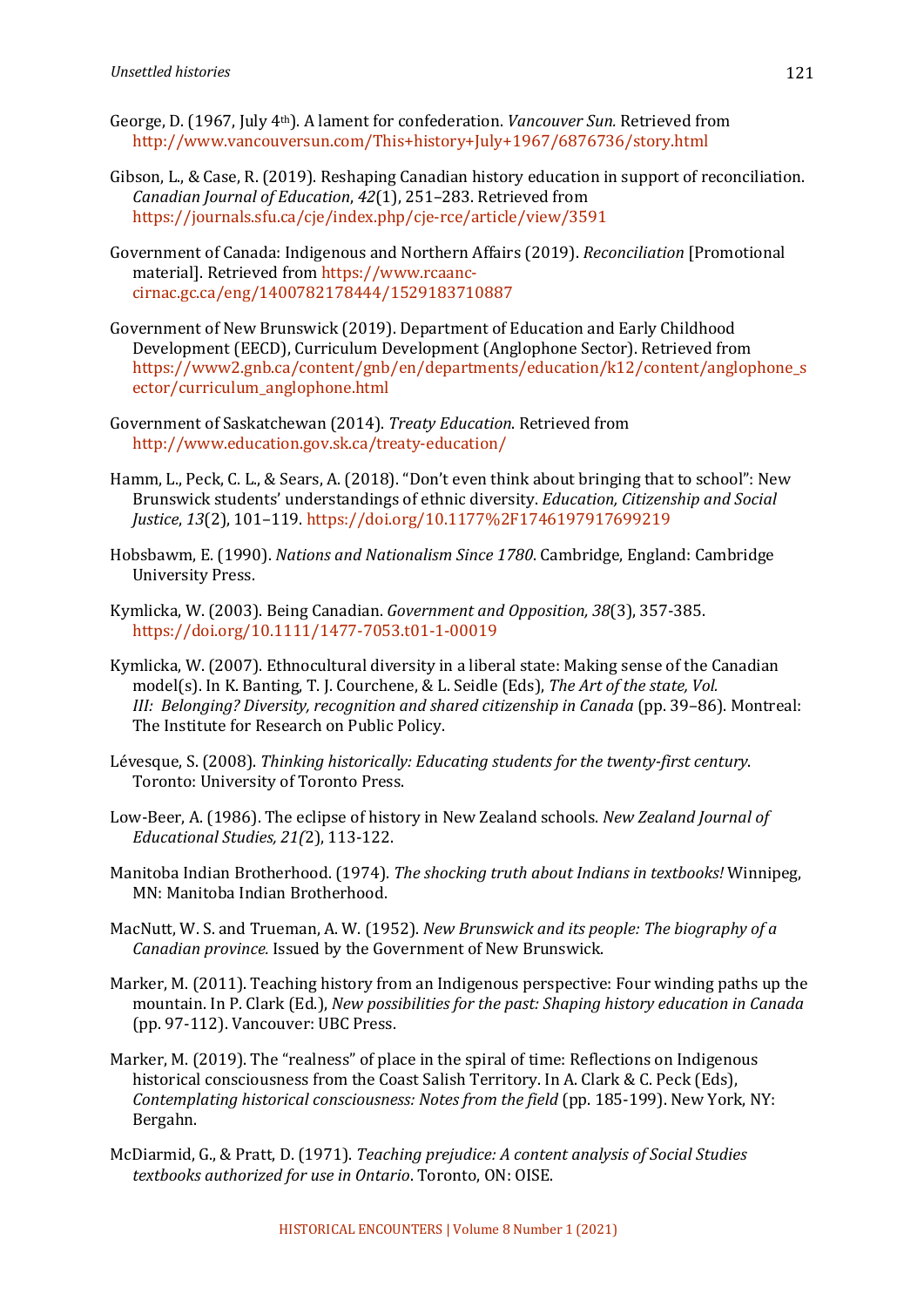- Morton, T. (2011). Historical thinking in secondary schools: Zones and gardens. In P. Clark (Ed.), *New possibilities for the past: Shaping history education in Canada* (pp. 105-209) Vancouver: UBC Press.
- Ng-A-Fook, N. and Smith, B. (2017). Doing oral history education toward reconciliation. In K. R. Llewellyn, & N. Ng-A-Fook (Eds), *Oral history and education: Theories, dilemmas, and practice* (pp. 65-86). New York, NY: Palgrave MacMillan.
- Osborne, K. (2006). 'To the Past': Why we need to teach and study history. In R. W. Sandwell (Ed.), To the past: History education, public memory, & citizenship in Canada (pp. 103-131). Toronto: University of Toronto Press.
- Osborne, K. (2011). Teaching Canadian History: A century of debate. In P. Clark (Ed.), *New possibilities for the past: Shaping history education in Canada* (pp. 55-96). Vancouver: UBC Press.
- Palmater, P. (2016). My tribe, my heirs and their heirs forever. In M. Battiste (Ed.), *Living* treaties: Narrating Mi'kmaw treaty relations (pp. 24-41). Sydney, NS: Cape Breton University Press.
- Peck, C., Sears, A., & Donaldson, S. (2008). Unreached and unreasonable: Curriculum standards and children's understanding of ethnic diversity in Canada. *Curriculum Inquiry, 38*(1), 63-92. https://doi.org/10.1111/j.1467-873X.2007.00398.x
- Robertson, H.-J. (2006). An idea whose time keeps coming. *Phi Delta Kappan*, 87(5), 410–412. https://doi.org/10.1177/003172170608700517
- Russell, R. J. (2002). Bridging the boundaries for a more inclusive citizenship education. In Y. Herbert (Ed.), *Citizenship in transformation in Canada* (pp. 134-149). Toronto: University of Toronto Press.
- Scott, D., & Gani, R. (2018). Examining social studies teachers' resistances towards teaching Aboriginal perspectives: the case of Alberta. *Diaspora, Indigenous, and Minority Education: Studies of Migration, Equity, and Cultural Survival, 12(4), 167-181.* https://doi.org/10.1080/15595692.2018.1497969
- Sears, A. (2018). Just tinkering: Education for civic engagement and electoral sophistication in New Brunswick. *Journal of New Brunswick Studies / Revue d'études Sur Le Nouveau-Brunswick*, *2018*(9), 47–56.
- Seixas, P. (Ed.). (2004). *Theorizing historical consciousness*. Toronto: University of Toronto Press.
- Seixas, P., & Morton, T. (2013). *The big six historical thinking concepts*. Toronto: Nelson Education.
- Seixas, P. (2014). History and heritage: What's the difference? *Canadian Issues/Themes Canadiens* (Fall), 12-16.
- Sheehan, M. (2012). 'Little is taught or learned in schools': Debates over the place of history in the New Zealand school curriculum. In T. Taylor & R. Guyver (Eds), *History wars and the classroom: Global perspectives* (pp. 107-124). Charlotte, NC: Information Age Publishing.
- Smith, L. (1999). *Decolonizing methodologies: Research and Indigenous Peoples*. London: Zed Books.